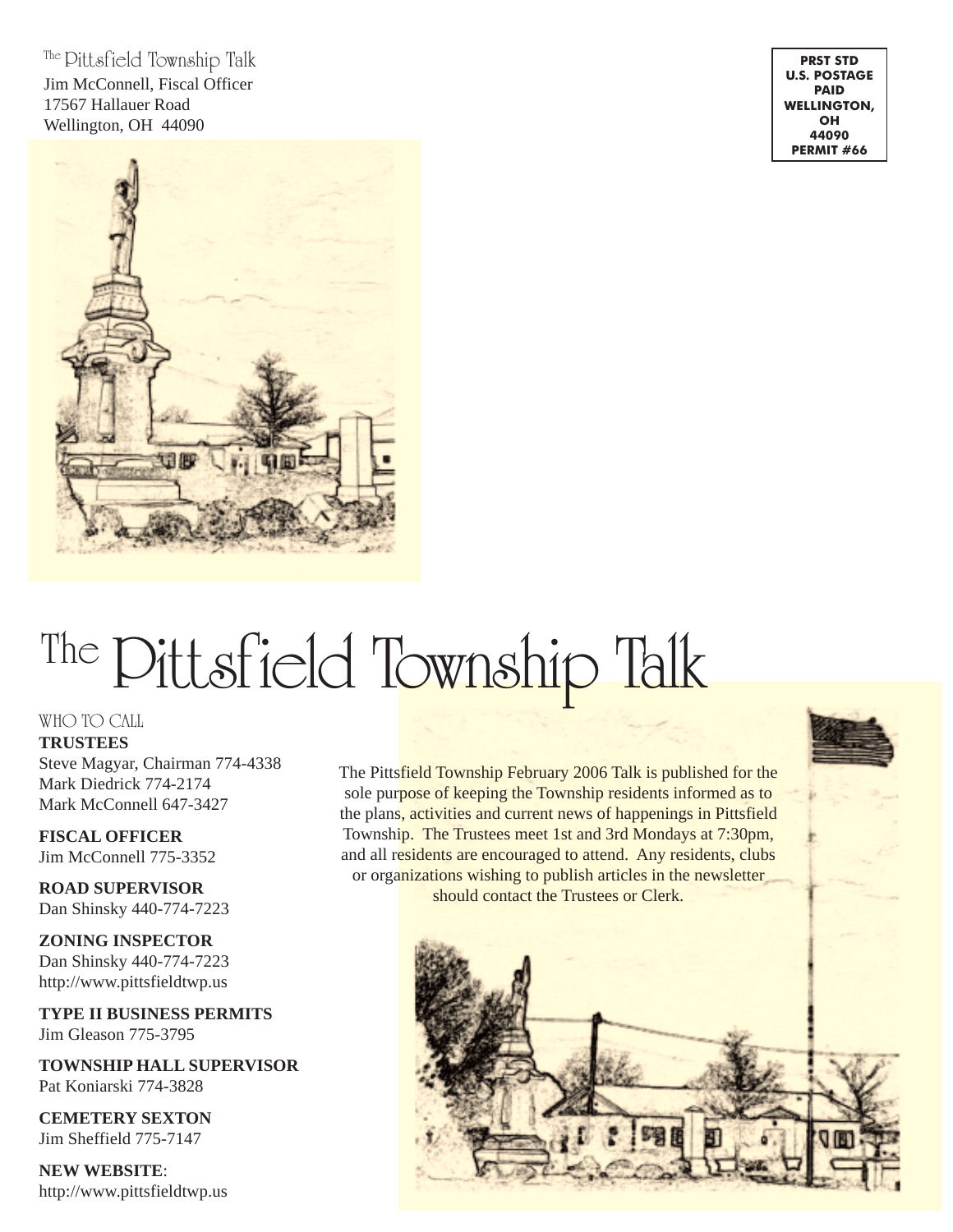## Pittsfield Township – Oberlin City Annexation Agreement Public Meeting to be held February  $27<sup>th</sup>$  at 7:30 PM



 Pittsfield Township and the city of Oberlin have reached agreement on a revision to the annexation agreement that has existed between the two communities since 1991. This revision addresses many of the deficiencies that have become apparent in the existing agreement and focuses on issues that are critical to both communities regarding the current and future development of the northern portion of the township that borders the city.

 The township trustees have scheduled a public meeting for Monday evening, February  $27<sup>th</sup>$ , 7:30 pm at the township hall to review the primary points of this agreement with interested residents. This will not be an official public hearing but an open discussion concerning the purpose and terms of the agreement. No action will be taken at this meeting.

 The question is often asked why an agreement of any sort is needed with the city. In answer to that question, Pittsfield Township has found itself in the same position as most townships that border expanding municipalities. Namely, services that are needed for the development of properties close to the city are only available from that community. In our case, the primary service that the city can provide that is not available in the township is sewer service. All other utilities, as well as police and fire protection, are already available in the township and could be made available for new commercial and residential developments. Oberlin, as with most cities, is only willing to provide services if a property annexes into the city.

 The obvious result of the transfer of property from the township via annexation is a loss of tax revenue to the township. In our township's case, the most likely area for development, either as residential or commercial, is the area south and southeast of Oberlin along US Rt. 20 and in the vicinity of the intersection of US Rt. 20 and St. Rt. 58. Looking into the future, the loss of a significant portion of this area to Oberlin as a result of annexation would seriously jeopardize the township's ability to remain financially viable and maintain the current level of services to the remainder of the township.

 This is the reason that the township trustees negotiated the current agreement with Oberlin in 1991 following the annexation by the city of the property that included the former Ames store and sites that eventually became the Pizza Hut and the Wal Mart store currently under construction. Without that agreement, the township stood to lose all tax revenue from the area. The city recognized the need to gain the township's support for that and future annexations by reducing the financial impact to the township.

 After more than a decade of both communities attempting to live within the terms of the 1991 agreement, it became obvious to both the city and the township that the original agreement was not fully accomplishing what was intended, and was hard to administer. As a result, changes were needed. After many months of discussions and negotiations, a revised agreement has been completed and is currently being reviewed by the city and the township. If both Oberlin City Council and the Pittsfield Township Trustees approve this new agreement, it will supercede the existing agreement and be retroactively effective to January 1, 2005.

Some of the main features of this proposal include:

- A reduction of the area ("District") covered by the agreement in an attempt to channel development into a more compact area where infrastructure can be most economically provided. (See accompanying map of District area.)
- The Township will cooperate on any annexation petition submitted by property owners from within the district area.
- There are restrictions on potential annexations south of the District to insure concentration of development.
- The city and township have agreed to common land uses within the District that insures, whether development takes place while still part of the township or following annexation, the end result will be conformity to a development concept acceptable to both the city and the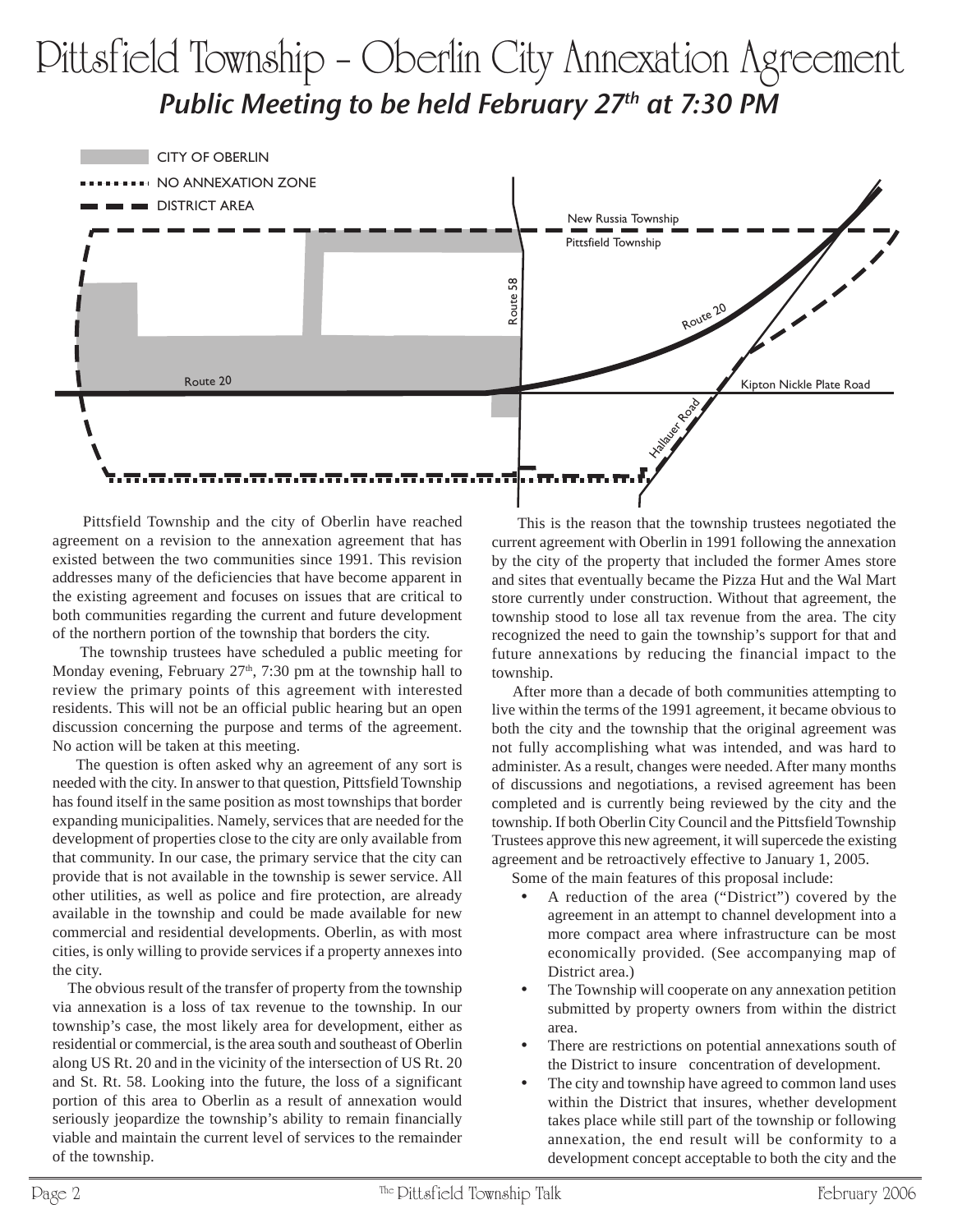township. It will be necessary for the township to rezone some areas within the District and likewise, the city agrees to amend its annexation ordinance to accept parcels from within the District with predetermined various use designations.

- The city agrees to pay the township for the term of the agreement an amount equal to 2.375 mills on all commercial/ industrial properties annexed into the city from within the District.
- The city agrees to pay the township an amount equal to 18% of the income tax withholdings collected by the city from employers on properties annexed into the city from within the District.
- The city agrees that it will collect a one time payment, to be forwarded to the township, for each residential building permit issued for property within the District.
- The term of the agreement is to be 25 years, automatically renewable for another 25 years unless both the city and the township agree otherwise.
- The agreement is amendable, allows for termination if approved by both the city and township, and includes a predetermined dispute resolution process.

This proposal represents the best efforts of both the city and the township to establish a logical concept for the present and future development of an area of major importance to both communities. It attempts to address the development priorities as represented in both communities' long range land use plans and is a financial compromise that should allow both the city and the township to remain as mutual assets to each other. Please give this information your due consideration. Bring your questions and comments to the public meeting on February  $27<sup>th</sup>$ , 7:30 pm at the township hall. Note that this is not an official meeting of the township trustees and no action will be taken that evening.

 To see a copy of the agreement, visit http://www.pittsfieldtwp.us, click on Zoning and download a pdf. Copies of this proposed agreement are available from the township's Fiscal Officer, Jim McConnell (440- 775-3352) or Trustee Steve Magyar (440-774-4338). Copies of the agreement will also be available at the public meeting Monday. Or you could pick one up at Pier 58 Marine during regular business hours.

## Home Sweet Home

By Jim McConnell Pittsfield Township Fiscal Officer *Article from the AgCredit Leader, November 2005 Reprinted with permission*

 I grew up in a house that was, and is, our family's home, and an important part of the family's history. Having a place to claim as the family home, regardless of where life takes a person, provides a sense of stability, an anchor, a center for our universe. I can only imagine how different a person's childhood would be if it were spent in a succession of different houses in different neighborhoods in different cities and states. My boyhood home where my mom and brother still live, is a fixture in my life and, quite simply, has provided roots and a base for me for nearly sixty years.

 During the years I spent in college and the military I had some very lonely times, times of uncertainty and dread when it was impossible to know what the future held in store, and times when thoughts of home and all that was familiar and comfortable restored calm and order. I can recall more than once thinking how nice it was going to be to get back home, sometimes sooner, sometimes later.

 Obviously, family plays a big role in making home a comfortable place to be. Even so, there is something very warm and fuzzy about the familiarity of a house where you know every nook and cranny, every nick and scrape and know how most of them came to

be. I notice the cracked windowpane as I walk onto the back porch and remember the fishing pole casting practice that went astray. In a remodeled back room where Mom once wrestled with the old wringer washer and laundry tubs, she now wrestles with the computer and fax machine. *(I think there are times when she would relish the opportunity to run the computer through that old wringer!)*

 As I move from room to room I can remember various remodeling projects over the years. I remember the time we removed the dining room ceiling and had to contend with thousands of hickory nut and walnut chips left by squirrels who once claimed the attic for their own. Another time I found out how allergic I was to varnish stripper when the homegrown oak paneling in the living room needed a new start.

 Climbing the stairs I still remember which steps creak and instinctively step around them just like I did coming home late at night as a teenager. In my old bedroom closet is a box of paperback books I used to spend my chore money on through the "Book of the Month Club" in school. And I know somewhere, packed away in a box or two, the P-51 and Flying Fortress plastic airplane models I so painstakingly put together on cold winter days will be.

 The basement door hasn't been painted in a long while because it is still being used to mark the growth records of the younger generations every Easter and Christmas. The pool table is still in the basement. Dad splurged to buy it one day coming back from the Cleveland stockyards when my brother and I were just

big enough to be really interested. Soon, we found out our Dad was really good at pool!

 The house now has baseboard heat and a relatively modern furnace instead of the old steam radiators and a gas boiler converted from coal and wood that kept us warm as kids. I can remember the crank telephone on the wall of the dining room and the "joys" of party line phone service. I remember how amazed we were at the technology of a dial telephone and the elimination of the switchboard operator. Now there is an antenna on the roof for wireless internet service and I can talk to Australia as easily as the next door neighbor.

 We don't know the complete history of our family's home. We do know it was one of the earliest permanent homes built in Pittsfield Township and served at one time as the post office for the area. The rafters for the roof of the older section of the house are round saplings sawed flat on one side. The main beams are, as you would expect, notched and pinned with wooden pins. What nails were used in the original construction were forged, square tapered nails. It has withstood countless thunder and wind storms and at least one near miss from a tornado.

 We are now starting the sixth generation of family who can call this house our family's home. My grandmother and father were both born and raised in this house, as were my aunts and uncles on Dad's side. Each of them has their own memories of this house as their home. Even though most of us have, or will establish, our own family homes, this particular house will always be thought of as THE family home.